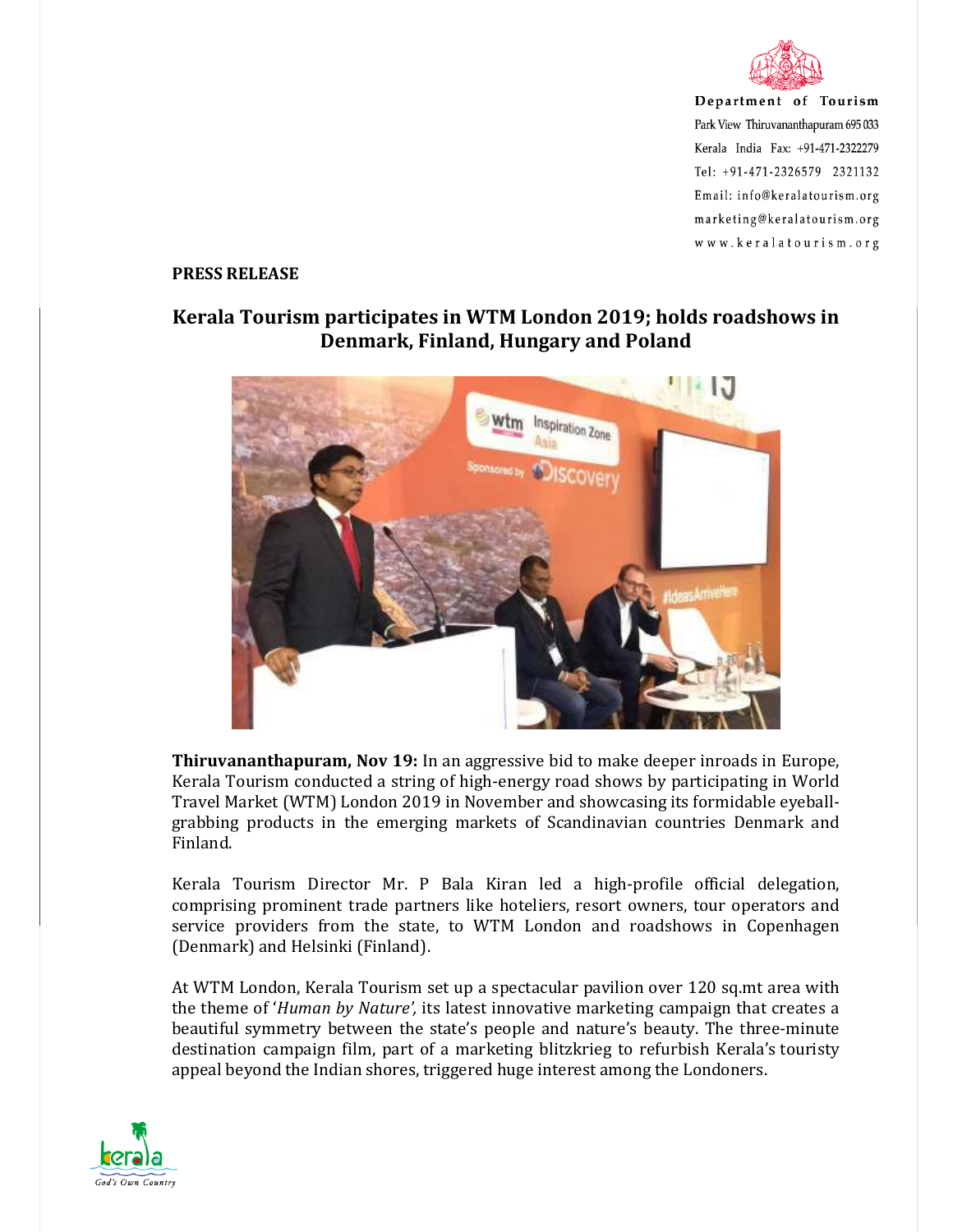

Department of Tourism Park View Thiruvananthapuram 695 033 Kerala India Fax: +91-471-2322279 Tel: +91-471-2326579 2321132 Email: info@keralatourism.org marketing@keralatourism.org www.keralatourism.org

A large number of meetings were scheduled with various stakeholders like tour operators, leading travel publications and Outbound Tour Operators at the London pavilion. Alongside, the delegation held B2B meetings with the trade partners from Kerala.

Mr. Bala Kiran was also invited as an eminent speaker at the WTM Inspiration Zone panel discussion, where he presented the various initiatives of Kerala Tourism that enabled it to bounce back from the devastating floods within just six months.

Tourism Minister Shri Kadakampally Surendran said, "These roadshows will strengthen the credentials of Kerala as a renowned destination in the product catalogue of Londonbased operators."

The minister noted that it would also help the state get a firm toehold in the Scandinavian region, which is a key travel source market in Europe. "It has a mature outbound-travel market, comprising those with a high propensity to travel and some of the highest per capita incomes in Europe. Roadshows at Copenhagen and Helsinki will help us to tap Denmark and Finland market where citizens enjoy high standards of living and high disposable incomes."

Incidentally, the UK ranks number one among the markets for Kerala in terms of tourist arrivals with 201,258 visitors coming to the state in 2018.

"It has been our conscious strategy to hold roadshows not only in our traditional strongholds like the UK but also in the new and emerging markets to drive up the tourist footfalls. It will help us present the heritage and traditions of Kerala to a wider number of travellers," Tourism Secretary Smt. Rani George said.

Mr. Bala Kiran said the roadshows had given an opportunity to Kerala to display an array of new tourism products and untapped destinations in the state. "Western Europe is our main market but we are expanding to Eastern Europe and Scandinavian countries also." At the roadshow in Helsinki, the Tourism Director made a presentation before the traders from Finland, providing the Kerala trade partners a chance to interact with the tour operators and travel publications of that country. Mr. Nirmal Kumar Chawdhary, First Secretary/Head of Chancery, Embassy of India, Finland attended the event as the chief guest.

The roadshow in Copenhagen was attended by Indian Ambassador to Denmark Mr. Ajit Gupte as the chief guest. Air India was the airline partner of the event.